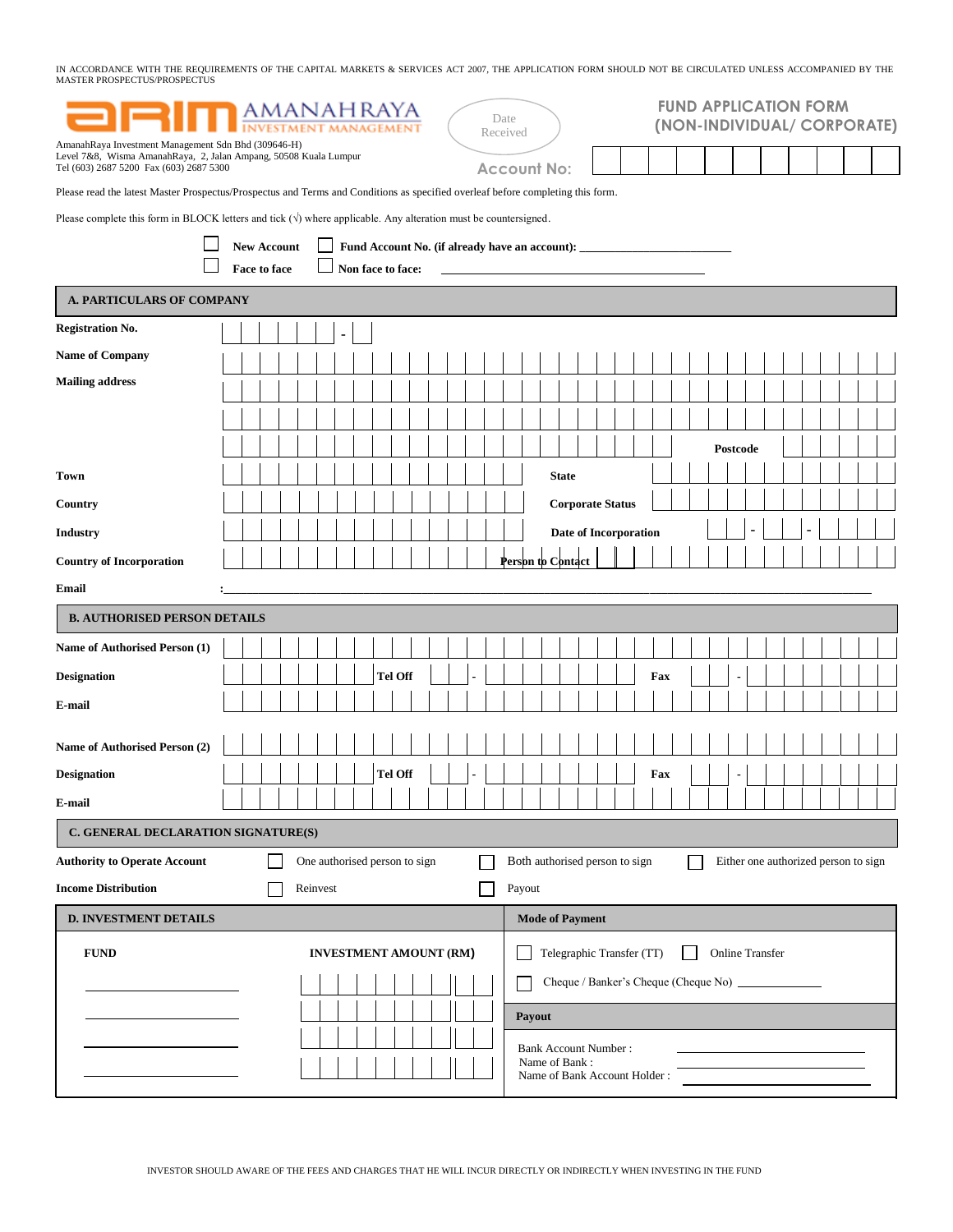IN ACCORDANCE WITH THE REQUIREMENTS OF THE CAPITAL MARKETS & SERVICES ACT 2007, THE APPLICATION FORM SHOULD NOT BE CIRCULATED UNLESS ACCOMPANIED BY THE MASTER PROSPECTUS/PROSPECTUS



Level 7&8, Wisma AmanahRaya, 2, Jalan Ampang, 50508 Kuala Lumpur Tel (603) 2687 5200 Fax (603) 2687 5300

 **FUND APPLICATION FORM (NON-INDIVIDUAL/ CORPORATE)**

#### **E. GENERAL DECLARATION AND SIGNATURE(S)**

I

I/We have read and understood the master prospectus/prospectus for the Fund(s) to be invested in and agree to be bound by the terms and conditions set out overleaf for every transaction with AmanahRaya Investment Management Sdn Bhd in respect of the account applied for hereunder. I/We acknowledge that I/we have read the Unit Trust Loan Financing Risk Disclosure Statement as stated in this application form and understand its contents. I/We acknowledge that I/we am/are aware on the fees and charges that will be incurred directly or indirectly when investing in the Fund. I/We acknowledge and accept that AmanahRaya Investment Management Sdn Bhd has absolute discretion to rely on this confirmation from me/us and I/we undertake to indemnify and hold harmless AmanahRaya Investment Management Sdn Bhd, its employees and agents against all costs, expenses, loss of liabilities, claims and demands arising out of this confirmation.

I/We acknowledge that the Manager, its directors and/or employees may periodically hold interest in the securities, related securities or sectors mentioned herein. In the unlikely event that the Manager faces conflicts in respect of its duties to the Manager investment funds that it manages, the Manager is obliged to act in the best interest of all its investors and will seek to resolve any conflict fairly. The Manager has in place a policy on mitigating and managing conflicts of interest contained in its Compliance Policy Manual, which regulates its employees' securities dealings. An annual declaration of securities trading is required of all employees to ensure that there is no potential conflict of interest between the employees' securities trading and the execution of the employees' duties to the Manager and customers of the Manager.

I/We acknowledge that all investments involve some degree of risks and I/ We should be aware of the risks associated with Funds. I/ We further acknowledge that I should consult my professional adviser(s) for a better understanding of the risks.

I/ We understand and aware on the fees and charges that will incur directly or indirectly when investing with the Manager.

I/ We understand on the statement made by the Manager on conflict of interest, risks associated with the investment, fees and charges and accept that the Manager has absolute discretion to rely on this confirmation from me and I undertake to indemnify and hold harmless the Manager, its employees against all costs, expenses, loss of liabilities, claims and demands arising out of this confirmation.

The creation of NAV is only be made upon received the completed form from clients.

| <b>Authorised Signatory 1</b>                                |                                                                                                    | <b>Authorised Signatory 2 (if applicable)</b>           |                 |                      |  |  |  |
|--------------------------------------------------------------|----------------------------------------------------------------------------------------------------|---------------------------------------------------------|-----------------|----------------------|--|--|--|
| Authorised Person (1)<br>Name:<br>Designation:<br>Date:      |                                                                                                    | Authorised Person (2)<br>Name:<br>Designation:<br>Date: |                 | Company Rubber Stamp |  |  |  |
| <b>Agent Name</b><br><b>Agent Signature</b>                  | FOR AMANAHRAYA INVESTMENT MANAGEMENT SDN BHD OFFICE / DISTRIBUTORS USE ONLY<br><b>Branch Stamp</b> | <b>Branch Code</b>                                      | Agent Code      | Date of Payment      |  |  |  |
| <b>FOR HEAD OFFICE / BRANCH USE</b><br>Received by/Date/Time | Verified by Compliance/Date                                                                        | Entered by/Date                                         | Checked by/Date | Approved by/Date     |  |  |  |
| (ESMD/SESMD/AMSMD)                                           | (Compliance)                                                                                       | (EOF / SEOF)                                            | (AMO / MOF)     | (COO / CEO)          |  |  |  |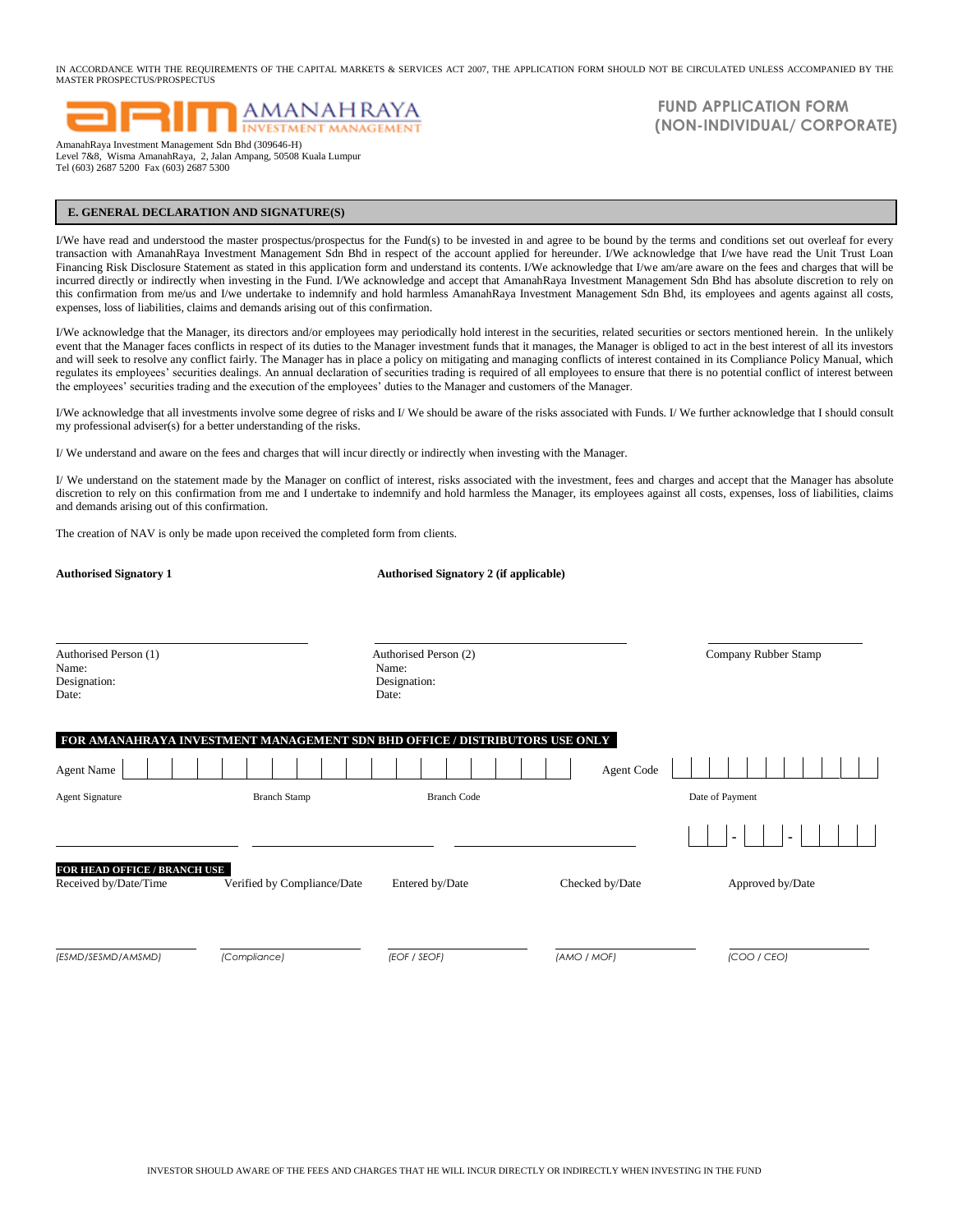IN ACCORDANCE WITH THE REQUIREMENTS OF THE CAPITAL MARKETS & SERVICES ACT 2007, THE APPLICATION FORM SHOULD NOT BE CIRCULATED UNLESS ACCOMPANIED BY THE MASTER PROSPECTUS/PROSPECTUS

# **AMANAHRAYA INVESTMENT MANAGEMEN**

AmanahRaya Investment Management Sdn Bhd (309646-H) Level 7&8, Wisma AmanahRaya, 2, Jalan Ampang, 50508 Kuala Lumpur Tel (603) 2687 5200 Fax (603) 2687 5300

## **FUND APPLICATION FORM (NON-INDIVIDUAL/ CORPORATE)**

#### **UNIT TRUST LOAN FINANCING RISK DISCLOSURE STATEMENT**

**Investing in a unit trust scheme with borrowed money is more risky than investing with your own savings.**

You should assess if loan financing is suitable for you in light of your objectives, attitude to risk and financial circumstances. You should be aware of the risks, which would include the following –

- The higher the margin of financing (that is, the amount of money you borrow for every Ringgit of your own money that you put in as deposit or down payment) the greater the potential for losses as well as gains.
- You should assess whether you have the ability to service the repayments on the proposed loan. If your loan is a variable rate loan, and if interest rates rise, your total repayment amount will be increased.
- If unit prices fall beyond a certain level, you may be asked to provide additional acceptable collateral or pay additional amounts on top of your normal installments. If you fail to comply within the time prescribed, your units may be sold to settle your loan.
- Returns on unit trusts are not guaranteed and may not be earned evenly over time. This means that there may be some years where returns are high and other years where losses are experienced instead. Whether you eventually realize a gain or loss may be affected by the timing of the sale of your units. The value of units may fall just when you want your money back even though the investment may have done well in the past.

The brief statement cannot disclose all the risks and other aspects of loan financing. You should therefore carefully study the terms and conditions before you decide to take the loan. If you are in doubt in respect of any aspect of this Risk Disclosure Statement or the terms of the loan financing, you should consult the institution offering the loan.

#### **ACKNOWLEDGEMENT OF RECEIPT OF RISK DISCLOSURE STATEMENT**

I acknowledge that I have received a copy of this Unit Trust Loan Financing Risk Disclosure Statement and understand its contents.

|      | <b>Authorised Signatory (1)</b> |      | <b>Authorised Signatory (2)</b> |
|------|---------------------------------|------|---------------------------------|
| Name |                                 | Name |                                 |
| Date |                                 | Date |                                 |
|      |                                 |      |                                 |

### **TERMS AND CONDITIONS**

## *CLIENT IDENTIFICATION*

In compliance with the Securities Commission Malaysia's Guidelines on Prevention of Money Laundering and Terrorism Financing for Reporting Institutions in the Capital Market Intermediaries, applicants are required to submit the following:

| (Investment in Retail Funds) |                                                                                      |  |  |  |
|------------------------------|--------------------------------------------------------------------------------------|--|--|--|
| <b>Agents Check</b>          | Item                                                                                 |  |  |  |
|                              | <b>Application Form</b>                                                              |  |  |  |
|                              | <b>Investor Suitability Assessment Form</b>                                          |  |  |  |
|                              | Consent and Privacy Notice (PDPA form)                                               |  |  |  |
|                              | Common Reporting Standard and Foreign Account Tax Compliance Form (CRS – FATCA Form) |  |  |  |
|                              | <b>KYC</b> Form                                                                      |  |  |  |
|                              | Specimen signature(s) of the authorised signatory(ies)                               |  |  |  |

#### *(Additional Documents Required for Investment*

| <b>Agents Check</b> | <b>Category Of Investor</b> | Item                                                                                                     |
|---------------------|-----------------------------|----------------------------------------------------------------------------------------------------------|
|                     | Individual                  | Photocopy of NRIC or Passport                                                                            |
|                     | Society/Association         | Cert. of Registration & Committee Resolution to approve investment                                       |
|                     | Company (Malaysian)         | Form 9, Form 49, Board Resolution / Extract Minutes to approve investment & Memorandum of<br>Association |
|                     | Company (Foreign)           | Form 13, Form 49, Board Resolution to approve investment & Memorandum of Association                     |
|                     | Government Link Company     | Form 9, Form 49, Board Resolution / Extract Minutes to approve investment & Memorandum of<br>Association |
|                     | Cooperative                 | Cert. Of Registration & Committee Resolution to approve investment                                       |
|                     | Pension Fund                | Trustee's Resolution to approve investment                                                               |
|                     | Partnership                 | Cert. Of Registration & Committee Resolution to approve investment                                       |
|                     | Sole-Proprietor<br>.        | <b>Business Registration</b>                                                                             |

*Note: Agent to confirm that the above documents are submitted.*

#### *PAYMENT TO THE MANAGER*

Payment may be in the form of crossed Cheque / Bank Draft / Cashier's order / Postal Order / Money Order/ TT made payable to AmanahRaya Investment Management Sdn Bhd.

| <b>Collection Account</b>                                           | <b>Category of Funds</b> |
|---------------------------------------------------------------------|--------------------------|
| <b>Account 1</b><br><b>MALAYAN BANKING BERHAD:</b><br>514598-221822 | Conventional             |
| <b>Account 2</b><br>MALAYAN BANKING BERHAD:<br>564593 - 221837      | Shariah                  |